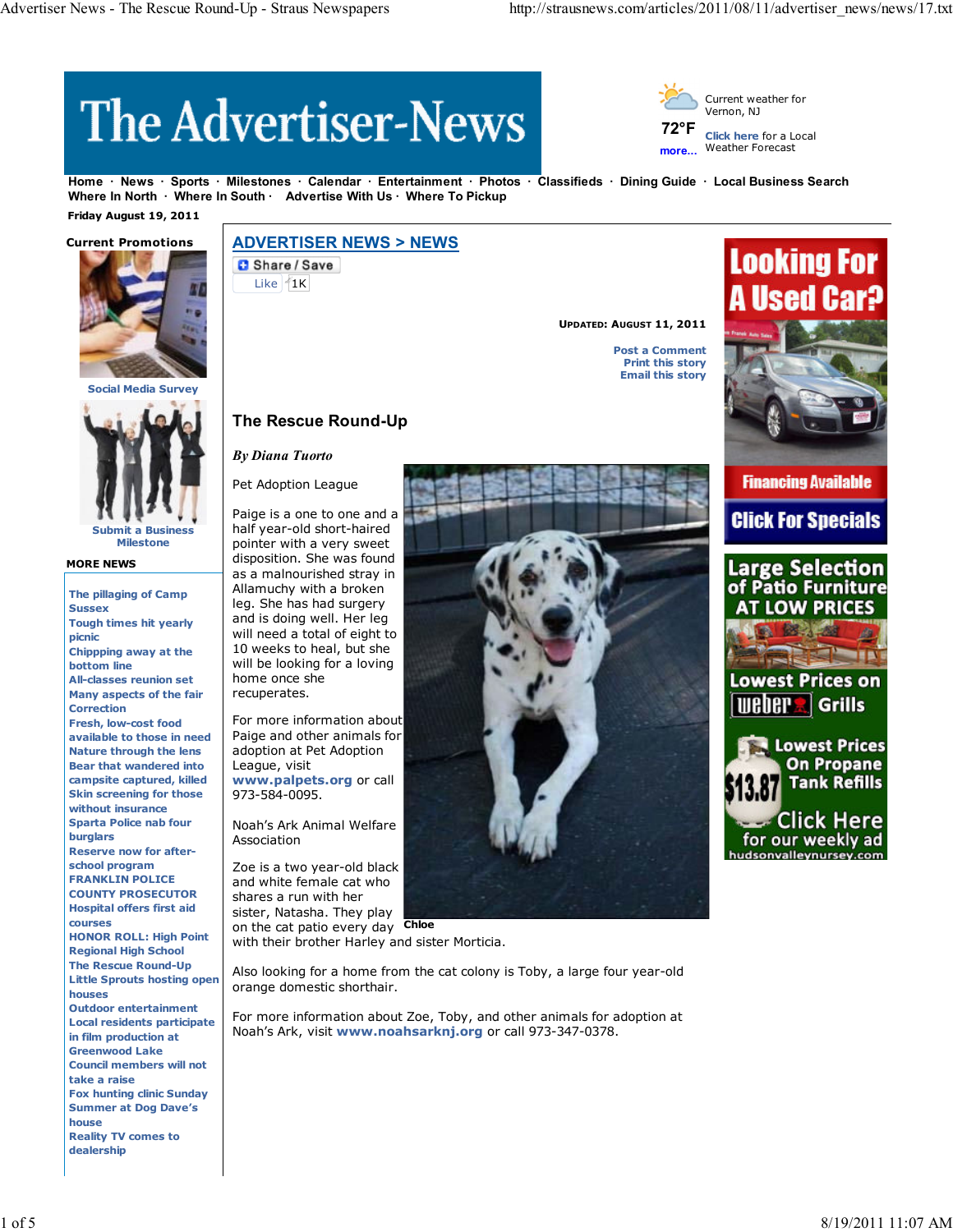- **IN THE KITCHEN WITH: SHAWN BENGIVENNI**
- **Scholarship planned New business holds grand**
- **opening**
- **Fun loving bears Hospital offers first aid, life** m. **support courses**
- **Opening celebration this** ш **weekend**

#### **Newspapers**

The Chronicle The Photo News The Warwick Advertiser The Advertiser News (North) The Advertiser News (South) The Sparta Independent The Township Journal The West Milford Messenger The Pike County Courier Have a house steeped in more than just personal history? Click here and tell us about your historical house!

#### **Special Sections**

**Golf Country 2011 Horse Country North 2010 Horse Country South 2010 Directory of Community Services**

# **Services**

Subscribe RSS Subscribe E-Mail Subscribe Contact Us Submit a Classified Submit a Letter Submit a Press Release or Announcement Submit a Business Milestone

## **Search the archives Find an archived article.**

**Advanced search form**









**Cricket**

## Paws 2 Your Heart

Dobey is an 8-month-old Shepherd/American Bulldog mix. He was born at the rescue in November 2010; all of his brothers found homes, but he's still searching for his. He's a great pup and still has his puppy energy. He's about 90 percent house trained, is crate trained, and great with other dogs. He's a super sweet guy, just waiting for a forever home to call his own.

Jewel is a two year-old purebred Dalmatian. She was saved from a kill-shelter in South Carolina where her time was almost up. Jewel is currently being treated for heartworm disease. She is super sweet and dog friendly. To make a donation for Jewel's heartworm treatment, or more information on Dobey, Jewel, and other dogs for adoption at Paws 2 Your Heart, visit **www.paws2yourheartrescue.org** or call 973-271-6897.

## Eleventh Hour Rescue

Cricket is a beautiful two year-old calico/tortoiseshell cat who was found abandoned in an empty house after her family moved. Cricket is fully vetted and ready to find a new loving home. She is extremely people friendly and prefers to sit on your lap; she also likes the company of other cats.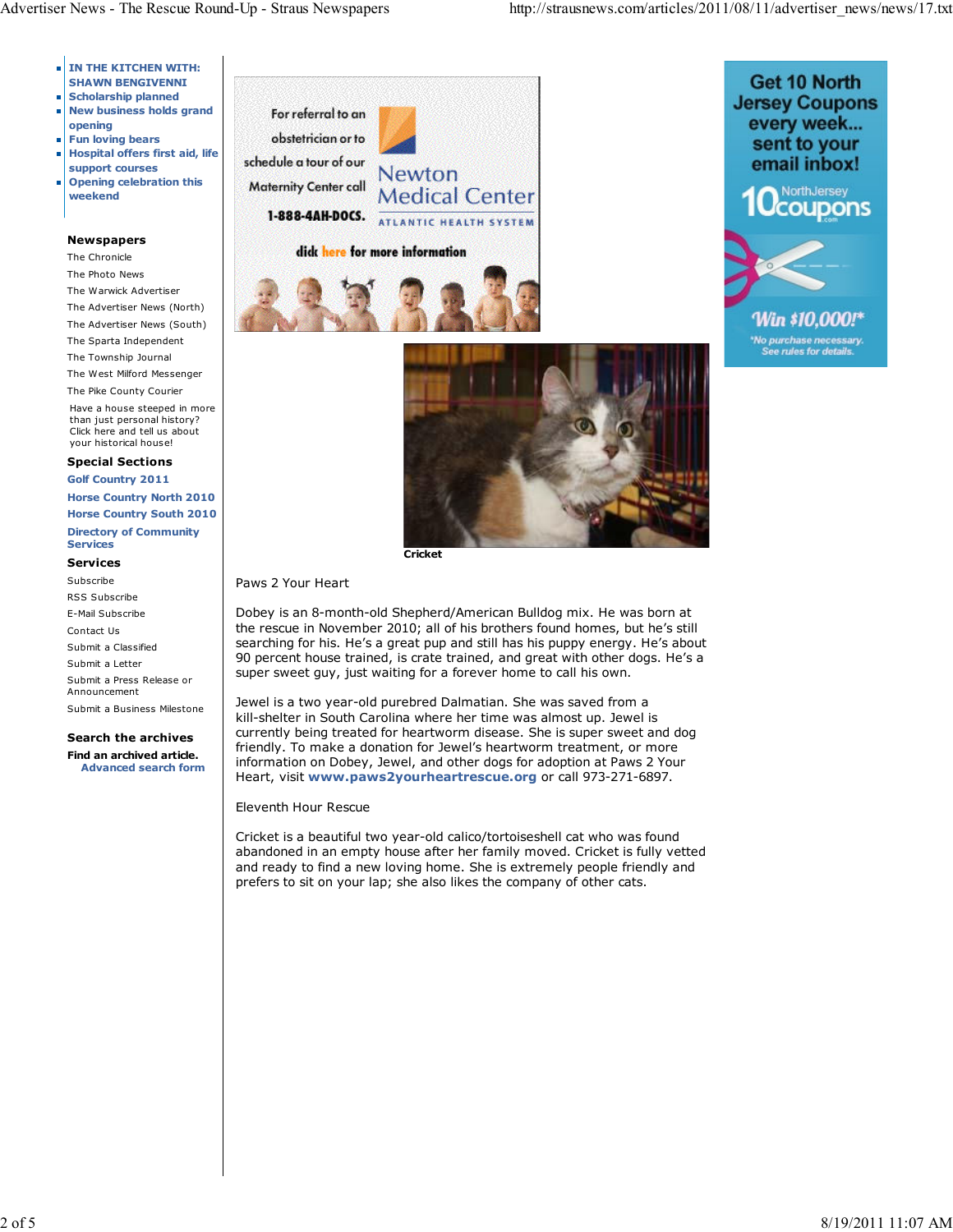

**Dobey**

Trixie is a gorgeous adult Siberian Husky. She has intense, light-brown eyes and a blonde coat. She loves the company of other dogs and people too. In the hot summer, swimming is her favorite pastime to beat the heat and, after some good doggy paddling time, she'll gladly curl up and sleep by your side. This obedient, sensitive girl will make a terrific addition to someone's home.

To learn more about Cricket, Trixie, or Eleventh Hour Rescue, visit **www.ehrdogs.org**, email **eleventhhrrescue@aol.com**, or call 973-664-0865.

> rescues in need of volunteers, donations or loving homes: Animal Rescue Service (Fredon) - for dogs and cats **www.petfinder.com/shelters /NJ614.html** or 973-300-5959 BARKS (Byram) - for cats and dogs- **www.barksinc.com** or 973-300-3185 CLAWS Cat Rescue & Adoption Shelter of Sussex, Inc. (Augusta) - for cats **clawscatshelter.com** or 973-875-8540 Eleventh Hour Rescue (Rockaway)- for dogs **www.ehrdogs.org** or 973-664-0865 Father John's Animal House (Lafayette) - for cats and dogs **www.sussex.petfinder.org** or 973-300-5909 Hippity Hop Rabbit Rescue (Somerville) - for rabbits **www.hippityhoprabbitrescue.com** or 973-393-2922 Horse Rescue United, Inc. (Allentown)- for horses of all breeds**www.horserescueunited.org** or 609-481-8561 K.I.S.S. (Kitties In-need-of Someone Special, Inc.) (Hopatcong) - for cats **www.kiss.petfinder.com** or 973-670-2481

Mylestone Equine Rescue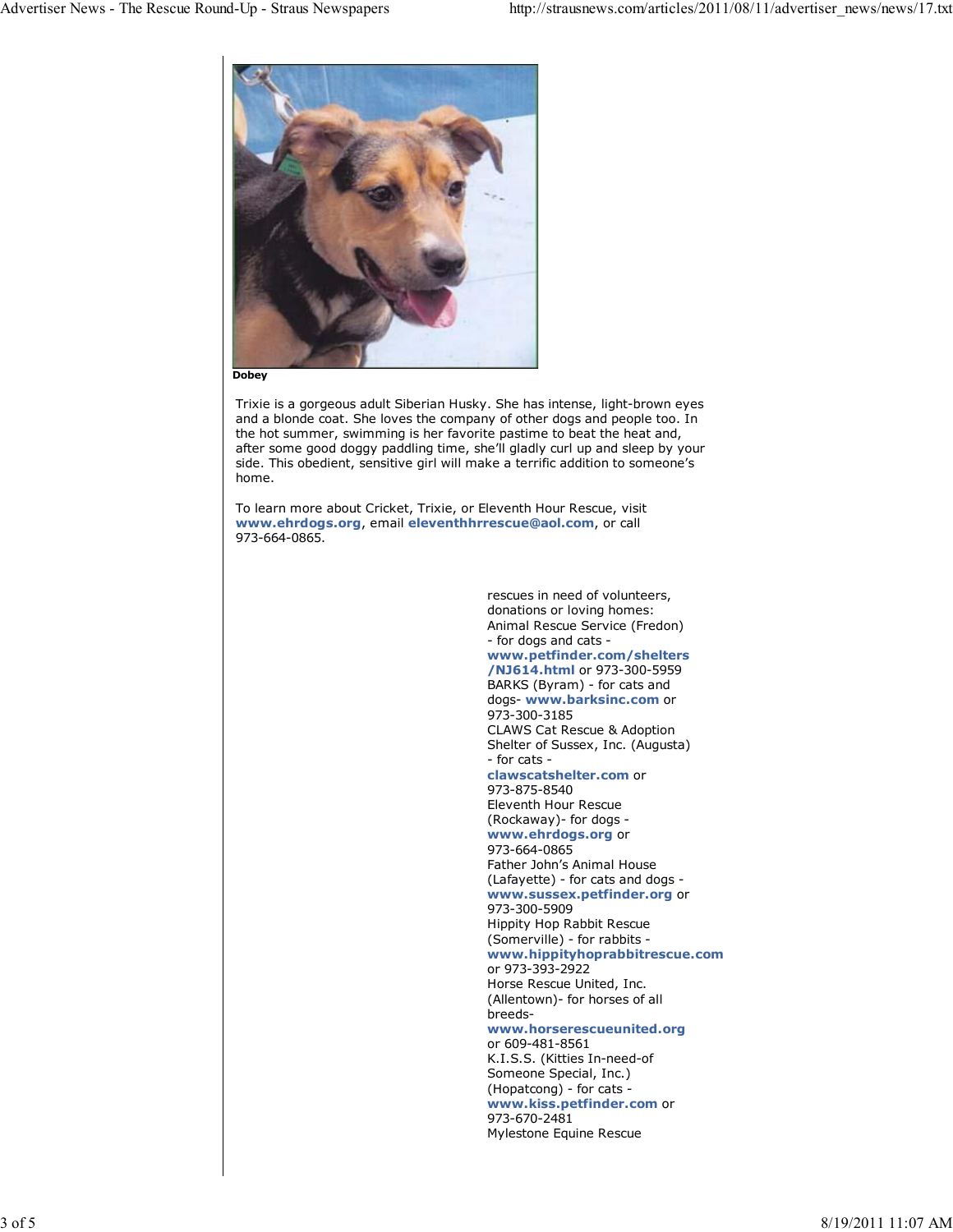(Phillipsburg) - for horses of all breeds - **www.mylestone.org** or 908-995-9300 Noah's Ark Animal Welfare Association (Ledgewood)- for cats and dogs **www.noahsarknj.org** or 973-347-0378 One Step Closer Animal Rescue (O.S.C.A.R.) (Sparta) - for cats and dogs **www.petfinder.com/shelters /NJ133.html** or 973-652-3969 Operation Sanctuary (Landing) for cats **www.operationsanctuary.org** or 610-628-9160 Paws 2 Your Heart (Lafayette) for cats and dogs **www.paws2yourheartrescue.org** or 973-271-6897 Pet Adoption League (Hackettstown)- for dogs and cats- **www.palpets.org** or 973-584-0095 ReRun, Inc. (Helmetta) - for Thoroughbred horses **www.rerun.org** or 732-521-1370 Safe Haven Rabbit Rescue (Clinton) - for rabbits**www.safehavenrr.org** or 973-238-0814 Safe Hounds Beagle Rescue, Inc. (Sparta) - for beagle dogs **www.safehounds.com** or 973-729-8431 Second Chance Pet Adoption League (Oak Ridge) - for dogs **www.secondchance.petfinder.com** or 973-208-1054 St. Hubert's Animal Welfare Center (Madison) - for cats and dogs - **www.sthuberts.org** or 973-377-2295 Under My Wing Avian Refuge (Wantage) - for exotic birds **www.exoticbirdsrefuge.org** or 973-702-7770 If you have or know of a local animal rescue that should be featured in an upcoming Rescue Round-Up, contact Diana Tuorto at **lunar\_aradia@yahoo.com**.

**Print this story Email this story**

Post a comment about this story. Be sure to include your name and email to submit a comment. Please note that email addresses are for internal use only and will not be displayed or shared. You can find a copy of our privacy policy in the terms of service link below.